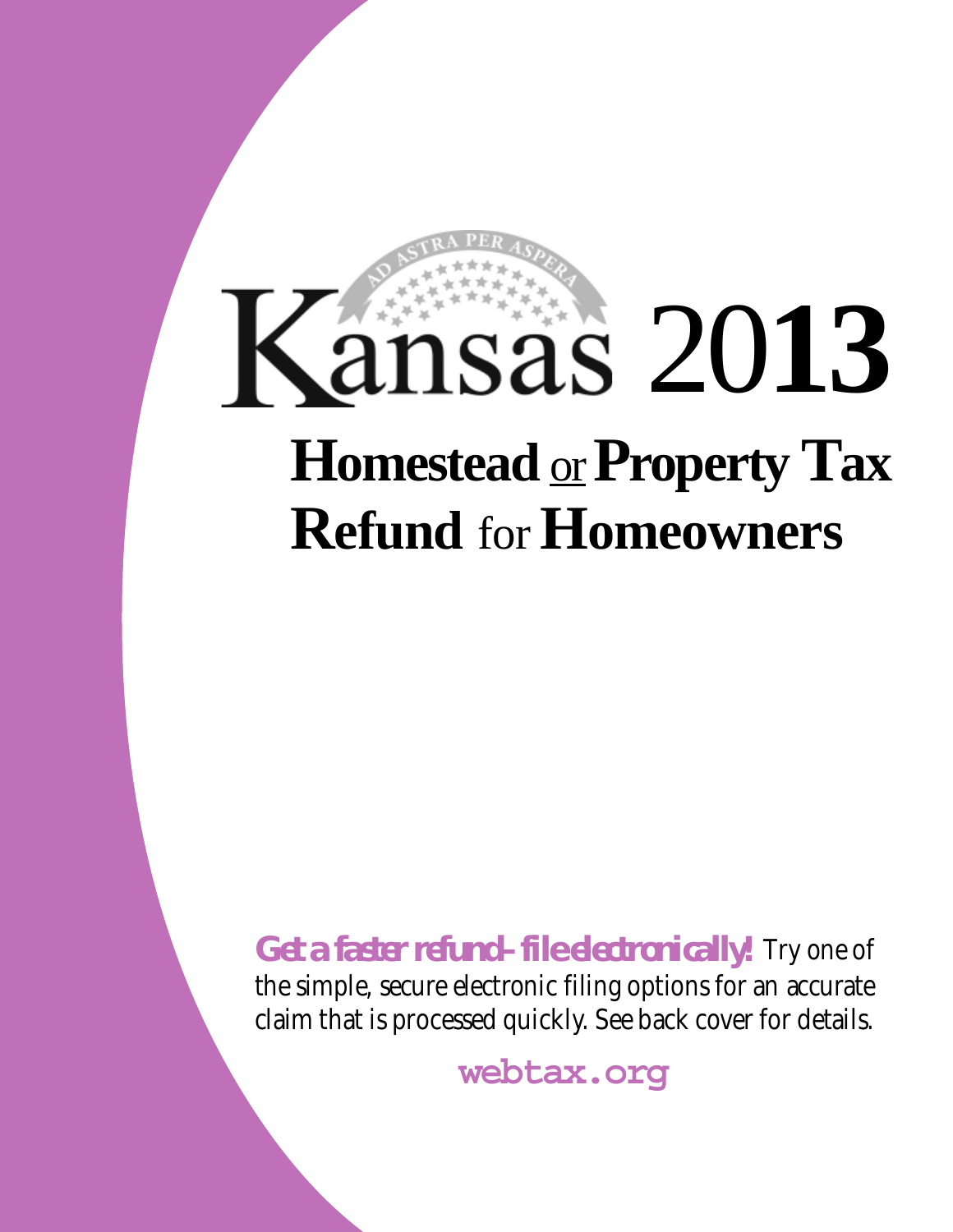## **GENERAL INFORMATION**

| <b>Filing a Claim</b><br><b>NEW!</b> Homestead<br>refunds are no longer<br>available to renters.<br>You must own your<br>home to qualify.                                      | The Homestead claim (K-40H) allows a rebate of a portion of the property taxes paid on a Kansas resident's<br>homestead. A homestead is the house, mobile or manufactured home, or other dwelling subject to property tax<br>that you own and occupy as a residence. Your refund percentage is based on your total household income and the<br>refund is a percentage of your general property tax. The maximum refund is \$700.<br>The Property Tax Relief claim (K-40PT) allows a refund of property tax for low income senior citizens that own<br>their home. The refund is 75% of the property taxes actually and timely paid on real or personal property used as<br>their principal residence. Claimants that receive this refund cannot claim a Homestead refund.<br>The large purple boxes on Form K-40H and K-40PT allow us to process your refund claim faster and with fewer<br>errors. Please follow these important instructions when completing your form:<br>• Use only black or dark blue ink.<br>• Do not use dollar signs, lines, dashes, or other symbols. If a line does not apply to you, leave it blank.<br>. All entries must be rounded. If less than \$.50 cents, round down. Round \$.50 to \$.99 to next higher dollar.<br>• Send the original claim form. Do not send a photocopy.<br>• If you are using an approved computer software program to prepare your claim, send the original form printed from your<br>printer. Do not send a photocopy.         |
|--------------------------------------------------------------------------------------------------------------------------------------------------------------------------------|------------------------------------------------------------------------------------------------------------------------------------------------------------------------------------------------------------------------------------------------------------------------------------------------------------------------------------------------------------------------------------------------------------------------------------------------------------------------------------------------------------------------------------------------------------------------------------------------------------------------------------------------------------------------------------------------------------------------------------------------------------------------------------------------------------------------------------------------------------------------------------------------------------------------------------------------------------------------------------------------------------------------------------------------------------------------------------------------------------------------------------------------------------------------------------------------------------------------------------------------------------------------------------------------------------------------------------------------------------------------------------------------------------------------------------------------------------------------------------------|
| <b>Qualifications</b>                                                                                                                                                          | A homestead claim (K-40H) is for homeowners who were residents of Kansas all of 2013. This refund program<br>is no longer available to renters. As a resident the entire year, you are eligible if your total household income is<br>\$32,900 or less and you: 1) were born before January 1, 1958, or 2) were blind or totally and permanently disabled<br>all of 2013, or 3) have a dependent child who lived with you the entire year who was born before January 1, 2013,<br>and was under the age of 18 all of 2013.                                                                                                                                                                                                                                                                                                                                                                                                                                                                                                                                                                                                                                                                                                                                                                                                                                                                                                                                                                |
| A person owning a<br>homestead with an<br>appraised valuation for<br>property tax purposes<br>that exceeds \$350,000<br>does NOT qualify for a<br>homestead refund.            | The property tax relief claim (K-40PT) is for homeowners that were 65 years of age or older, with a household<br>income of \$18,600 or less, and a resident of Kansas all of 2013.<br>Only one refund claim (K-40H or K-40PT) may be filed for each household. A husband and wife OR two or more<br>individuals who together occupy the same household may only file one claim. A husband and wife who own and<br>occupy separate households may file separate claims and include only their individual income.<br>If you owe any delinquent property taxes on your home your homestead refund will be used to pay those<br>delinquent taxes. The Kansas Department of Revenue (KDOR) will send your entire refund to the County Treasurer.<br>If you moved during 2013, you may claim the general property tax paid for the period of time you lived in each<br>residence. Homeowners who rent out part of their homestead or use a portion of it for business may claim only the<br>general property tax paid for the part in which they live.                                                                                                                                                                                                                                                                                                                                                                                                                                         |
| Definition of a<br><b>Household</b><br>and Household<br>Income                                                                                                                 | A household is you, or you and your spouse who occupy a homestead, or you and one or more individuals not<br>related as husband and wife who together occupy a homestead. Household income is generally all taxable and<br>nontaxable income received by all household members during 2013. If a household member lived with you only<br>part of the year, you must include the income they received during the months they lived with you.<br>Household income includes, but is not limited to:<br>• Taxable and nontaxable wages, salaries, and self-employment income.<br>• Federal earned income tax credit (EITC).<br>Taxable and nontaxable interest and dividends.<br>• Social Security and SSI benefits. The amount <b>included</b> depends on which refund claim you file:<br>K-40H - 50% of Social Security and SSI benefits (except disability payments (see Excluded Income).<br>K-40PT - 100% of Social Security and SSI benefits (except disability payments (see <i>Excluded Income</i> ).<br>• Railroad Retirement benefits (except disability payments).<br>• Veterans' benefits and all other pensions and annuities (except disability payments).<br>• Welfare and Temporary Assistance to Family (TAF) payments.<br>• Unemployment, worker's compensation & disability income.<br>• Alimony received.<br>• Business and farm income.<br>• Gain from business or investment property sales and any long-term capital gains included in federal adjusted gross income. |
| <b>Net operating losses</b><br>and net capital losses<br>cannot be used to<br>reduce total household<br>income. DO NOT<br>subtract these losses<br>from the income<br>amounts. | • Net rents and partnerships (cannot be a negative figure).<br>• Foster home care payments, senior companion stipends, and foster grandparent payments.<br>• School grants and scholarships (unless paid directly to the school).<br>• Gambling winnings, jury duty payments, and other miscellaneous income.<br>• ALL OTHER INCOME received in 2013 not specifically excluded (as follows).<br>Excluded Income - DO NOT include these items as household income:<br>• 50% of Social Security and SSI payments. This exclusion applies only to the Form K-40H, Homestead Claim. K-40PT<br>filers will report 100% of Social Security and SSI payments.<br>• Social Security disability payments.<br>• Social Security and SSI payments that were Social Security "Disability or SSI Disability" payments prior to a recipient<br>reaching the age of 65. These Social Security payments, that were once Social Security Disability (or SSI Disability)<br>payments, are NOT included in household income.                                                                                                                                                                                                                                                                                                                                                                                                                                                                                |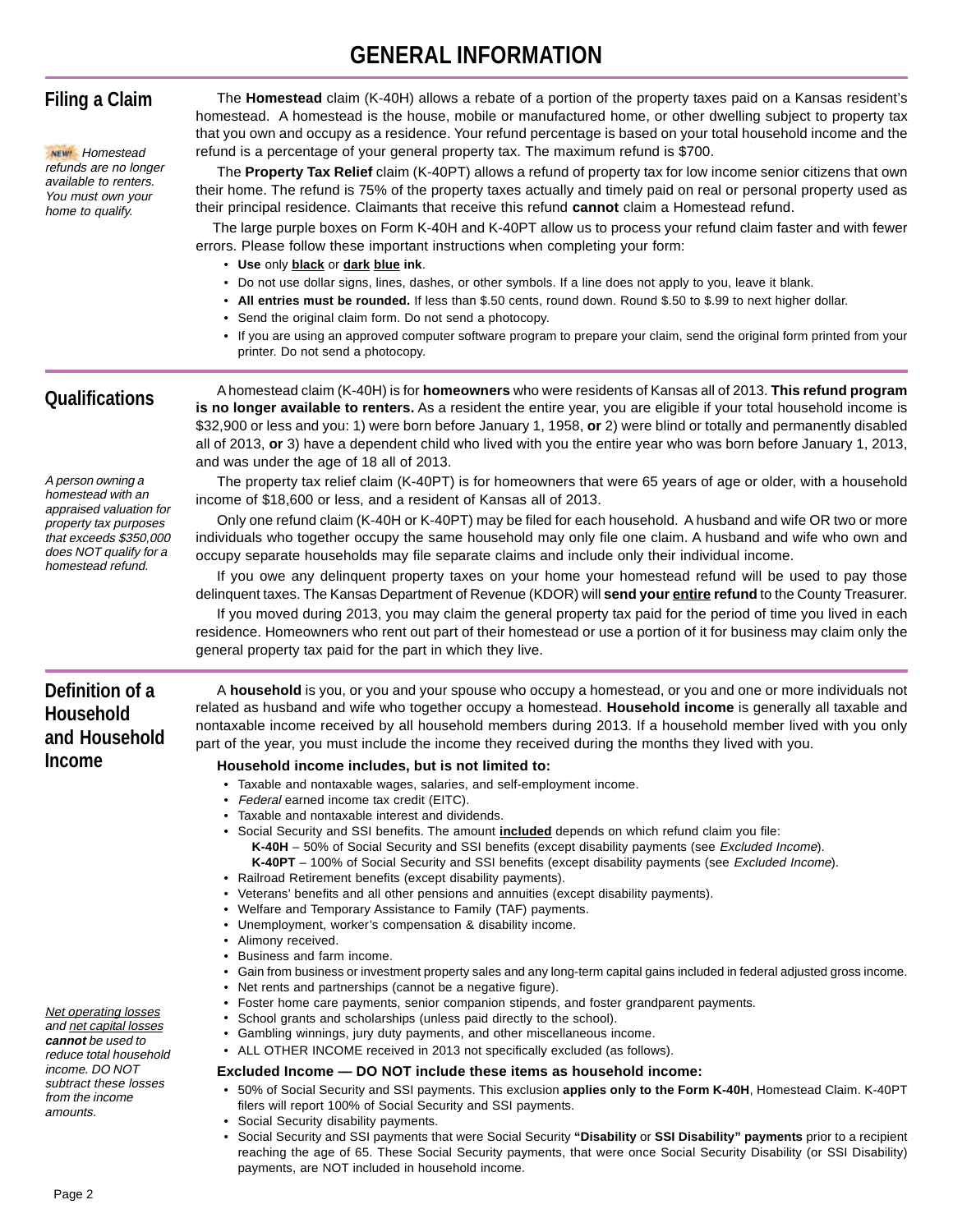| When and<br><b>Where to File</b>                                                               | File your claim after December 31, 2013, but no later than April 15, 2014. Mail your claim to the address<br>shown on the back of your K-40H or K-40PT.<br>Late Claims – Claims filed after the due date may be accepted whenever good cause exists, provided the<br>claim is filed within four years of the original due date. Examples of good cause include, but are not limited to,<br>absence of the claimant from the state or country or temporary illness of the claimant at the time the claim was<br>due. When filing a late claim, enclose an explanation with documentation as to why it is late. If your claim will be<br>late because you have an extension of time to file your income tax return, enclose a copy of that federal extension<br>with your claim.<br>Note: Kansas does not have a separate extension of time form.         |
|------------------------------------------------------------------------------------------------|---------------------------------------------------------------------------------------------------------------------------------------------------------------------------------------------------------------------------------------------------------------------------------------------------------------------------------------------------------------------------------------------------------------------------------------------------------------------------------------------------------------------------------------------------------------------------------------------------------------------------------------------------------------------------------------------------------------------------------------------------------------------------------------------------------------------------------------------------------|
| <b>Refund</b><br>Advancement<br>Program                                                        | This optional program provides eligible homeowners an opportunity to apply a portion of their anticipated<br>2013 Homestead or Property Tax Relief refund to help pay the first half of their 2013 property taxes. The amount<br>of the advancement is based on the 2012 refund amount.<br>You may participate in this program by marking the Refund Advancement Program check box on your 2013<br>Form K-40H (or Form K-40PT). See instructions on page 6 for additional information.                                                                                                                                                                                                                                                                                                                                                                  |
| <b>Signature and</b><br><b>Fraudulent</b><br><b>Claims</b>                                     | If a claimant is incapable of signing the claim, the claimant's legal guardian, conservator, or attorney-in-fact<br>may file the claim. When filing on behalf of an eligible claimant, a copy of your legal authority is required.<br>These refund programs are designed to provide tax relief only to those that qualify. Fraudulent claims filed will<br>be denied and may result in criminal prosecution.                                                                                                                                                                                                                                                                                                                                                                                                                                            |
| <b>Deceased</b><br><b>Claimant</b>                                                             | When the person who has been the claimant for a household dies, another member of the household who<br>qualifies as a claimant should file Form K-40H or K-40PT for the household. A separate claim on behalf of the<br>decedent is not necessary.                                                                                                                                                                                                                                                                                                                                                                                                                                                                                                                                                                                                      |
| Use the steps in the<br>worksheet on page 6<br>to compute a refund for<br>a deceased claimant. | If a member of the decedent's household (such as a surviving spouse) does NOT qualify to be the claimant,<br>or when there are no other members of a decedent's household, a claim may be filed for a deceased claimant if<br>the decedent was a resident of Kansas all of 2013 but died before filing a claim (after December 31, 2013) or died<br>during 2013 and was a Kansas resident the entire portion of the year he or she was alive.                                                                                                                                                                                                                                                                                                                                                                                                           |
|                                                                                                | Required Enclosures for Decedent Claims. You must enclose a copy of the death certificate, funeral home<br>notice, or obituary statement with a decedent's claim, AND one of the following:<br>1) If the estate is being probated, a copy of the Letters of Testamentary or letters of administration.<br>2) If the estate is not being probated, a completed Form RF-9, Decedent Refund Claim.<br>Signature on a Decedent's Claim. A decedent's claim should be signed by the surviving spouse; executor or<br>executrix; administrator; or other authorized person.                                                                                                                                                                                                                                                                                   |
| Amending<br>a Claim                                                                            | If, after mailing your claim, you find there is an error that will affect your refund amount, file an amended claim<br>after you receive your refund from the original filing. To file an amended claim, obtain another copy of Form<br>K-40H or Form K-40PT, and mark the "amended" box located to the right of the county abbreviation. Enter the<br>information on the claim as it should have been, and enclose an explanation of the changes. If an additional<br>refund is due you will receive it in 10 to 12 weeks.<br>If the refund on the amended claim is LESS than the refund you received from the original claim, enclose a<br>check or money order for the difference. Make your check payable to Kansas Department of Revenue. Write<br>Homestead Repayment - Amended Claim and your Social Security number on the front of your check. |

## **REFUND PERCENTAGE TABLE**

(for use in computing your refund on line 13 of Form K-40H)

| If amount on line 10,<br>Form $K-40H$ is: | Enter on<br>line 13: | If amount on line 10,<br>Form $K-40H$ is: | Enter on<br>line 13: | If amount on line 10,<br>Form $K-40H$ is: | Enter on<br>line 13: |
|-------------------------------------------|----------------------|-------------------------------------------|----------------------|-------------------------------------------|----------------------|
| $\mathbb{S}$                              |                      |                                           |                      |                                           |                      |
|                                           |                      |                                           |                      |                                           |                      |
|                                           |                      |                                           |                      |                                           |                      |
| $$8,001$ to $$9,000$ 88%                  |                      |                                           |                      |                                           |                      |
| $$9,001$ to $$10,000$ 84%                 |                      |                                           |                      |                                           |                      |
|                                           |                      |                                           |                      |                                           |                      |
|                                           |                      |                                           |                      |                                           |                      |
|                                           |                      |                                           |                      |                                           |                      |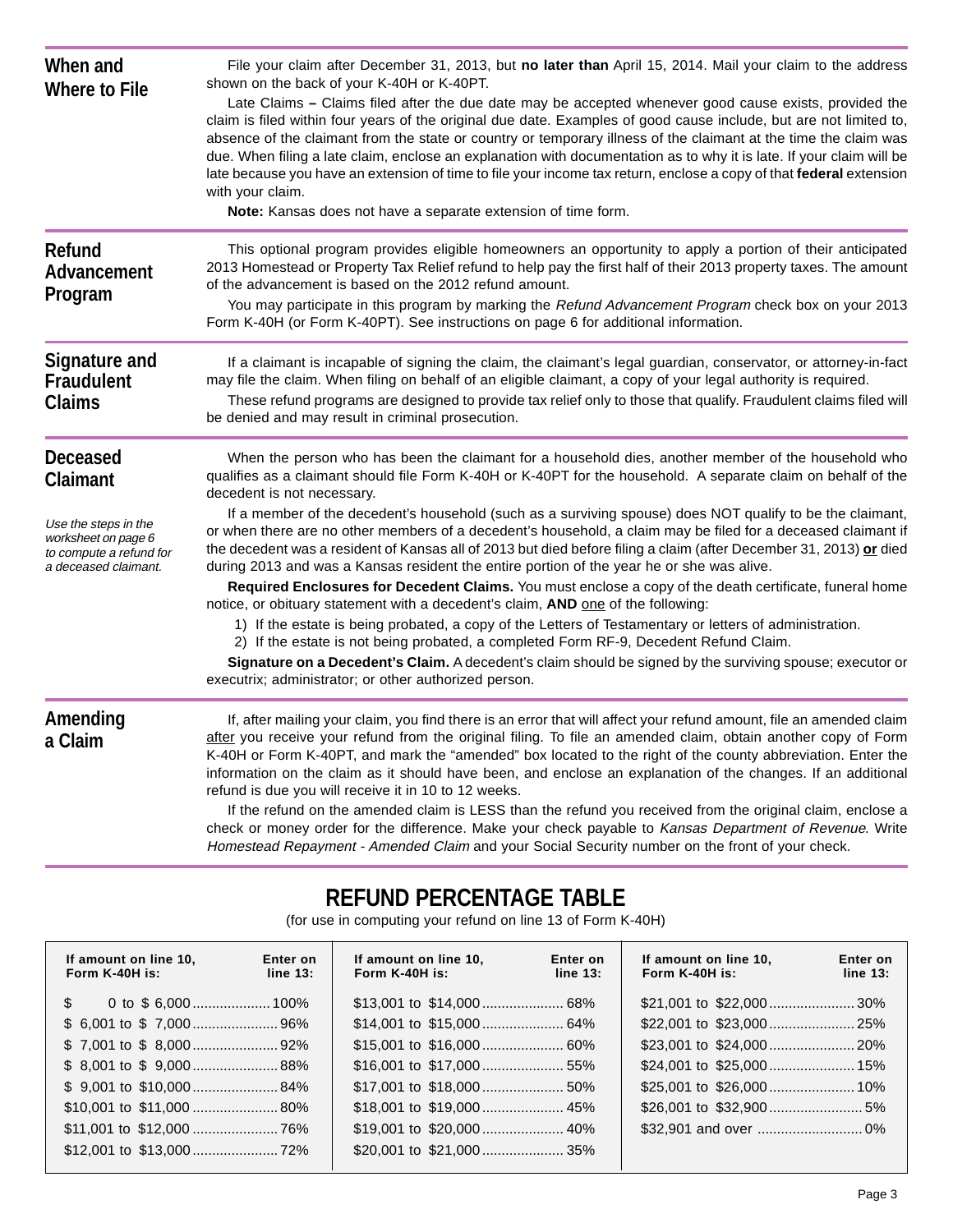#### **CLAIMANT INFORMATION**

**Social security number, name validation, and telephone number.** Enter **your** Social Security number in the boxes above the name and address. (**Do not** enter the Social Security number under which you are receiving benefits if not your own.)

Using CAPITAL letters, enter the first four letters of your last name in the boxes provided. If your last name has less than four letters, leave the remaining boxes empty.

Enter the telephone number where you can be reached during our office hours so that we may contact you if a problem arises while processing your claim. The number will be kept confidential.

**Name and address.** If you have a pre-addressed label and the name and address information is correct, place it on your Form K-40H in the space provided **after** you have completed your claim. DO NOT use the label if it is incorrect.

If you do not have a pre-addressed label, or if that information is incorrect, PRINT or TYPE your complete address – the physical location of your residence, including apartment number or lot number. (**Do not** use just your P.O. Box mailing address.)

**Deceased claimant.** If you are filing on behalf of a claimant who is deceased, mark an "X" in the box, and enter the date of the claimant's death. Use the worksheet for Deceased Claimants on page 6 to figure the decedent's refund. Be sure to enclose the additional documents required (see page 3).

**Name or address change.** If you filed a refund claim last year and your name or address has changed, place an "X" in the box to the right of the address so we may update our records.

**Amended claim.** If you are filing an amended (corrected) claim, mark an "X" in the box. See further instructions on page 3.

#### **QUALIFICATIONS** — **Lines 1 through 3**

To qualify, you must first have been a resident of Kansas all of 2013. If you were a Kansas resident all year, complete ONLY the qualification line that applies to your situation (i.e., if you are age 60 and also blind, enter your birthdate in the boxes on line 1 and skip lines 2 and 3).

**Line 1** — **Age qualification.** If you were born before January 1, 1958, enter the month, day, and year of your birth. Add a preceding "0" for months and days with only one digit.

**Line 2** — **Disabled or blind qualification.** If you are blind or totally and permanently disabled, enter the month, day, and year you became blind or disabled. **(Veterans disability includes veterans 50% or more permanently disabled.)** KDOR must have on file documentation of permanent disability or blindness for your homestead claim. If you do not have documentation you must enclose with Form K-40H either **1)** a copy of your Social Security statement showing that your disability began prior to 2013, or **2)** Schedule DIS (on page 11) completed by your doctor.

**Line 3** — **Dependent child qualification.** If you have at least one dependent child, enter their name and the date of birth (must be prior to January 1, 2013) in the spaces provided. **Note:** The child must have resided solely with the claimant the entire calendar year, be under age 18 all of 2013, AND is or may be claimed as a dependent by the claimant for income tax purposes.

Surviving spouse: Mark this box if filing as surviving spouse (and not remarried) of a disabled veteran or an active duty service member who died in the line of duty. The disabled veteran must meet the qualifications in line 2. Enclose with your K-40H a copy of the original Veterans Disability Determination Letter or letter from your regional V.A. that includes the disability date prior to 2013 and the percentage of permanent disability being 50% or greater.

If you are not a Kansas resident and do not meet one of the other three qualifications, you are not eligible for a homestead refund.

#### **HOUSEHOLD INCOME — Lines 4 through 10**

Lines 4 through 8 will contain the total annual income amounts received by you and your spouse during 2013. The income of ALL other persons who lived with you at any time during 2013 will be entered on line 9, All Other Income. If a minor child or incapacitated person holds legal title to the property, the income (wages, child support, etc.) will also be entered on line 9.

If the income amounts requested on lines 5 through 8 are included on line 4, **do not include** them again on lines 5 through 8.

#### **Line 4** — **2013 Wages OR Kansas Adjusted Gross Income AND Federal Earned Income Tax Credit.**

If you are not required to file an income tax return, enter in the first space the total of all wages, salaries, commissions, fees, bonuses, and tips received by you and your spouse during 2013. Enter this same amount in the purple boxes.

If you file a Kansas income tax return, enter in the first space your Kansas Adjusted Gross Income (KAGI) from line 3 of your Form K-40, adding back net operating losses or net capital losses. Enter in the second space, any federal Earned Income Tax Credit (EITC) received during 2013. This is generally the amount shown on your 2012 federal tax return, but could also include an EITC for a prior year that was received in 2013. Add your KAGI and EITC together and enter the total in the purple boxes. **Important**—If line 4 is your KAGI plus EITC, enter on lines 5 through 8 **only** the income amounts that are **not already included** in your KAGI on line 4.

**Line 5** — **All taxable income other than wages and pensions not included in Line 4.** Enter all taxable interest and dividend income, unemployment, self-employment income, business or farm income, alimony received, rental or partnership income, the gain from business or investment property sales, and any long term capital gains that were included in federal adjusted gross income. A net operating loss or net capital loss may not be used to reduce household income. If you have nontaxable interest or dividends, enter them on line 9, All Other Income.

If you used a portion of your homestead for rental or business income, enter the net rental or business income on line 5. **Note:**  Also complete the worksheet on page 5 to determine the property tax amount to enter on line 11.

**Line 6** — **Total Social Security and SSI benefits, including Medicare deductions.** Enter in the first space of line 6 the total Social Security and Supplemental Security Income (SSI) benefits received by you and your spouse. Include amounts deducted for Medicare, any Social Security death benefits, and any SSI payments not shown on the annual Social Security benefit statement. **Do not include** Social Security or SSI "disability" payments.

Enter the annual amount of any Social Security or SSI disability benefits in the Excluded Income section on the back of Form K-40H. First time filers must enclose a copy of their benefit statement or award letter with their claim to verify that the Social Security income is excludable. If you are not required to enclose a copy, be sure to keep one for your records as KDOR reserves the right to request it at a later date.

If you do not have your annual Social Security benefits statement, use the following method to compute the total received for 2013. Add the amount of your December 2013 check, plus the 2013 Medicare deduction of \$110.50 (if applicable), and multiply by 12.

EXAMPLE: Your December, 2013 social security check is \$795.20. You are covered by Medicare. Compute your 2013 social security benefits as follows:

 $$795.20 + $110.50 = $905.70$ . \$905.70 X 12 months = \$10,868.40 (Round result to **\$10,868.00** and enter in the first space on line 6.)

Multiply the total Social Security and SSI benefits received in 2013 by 50% (.50) and enter result in the purple boxes on line 6.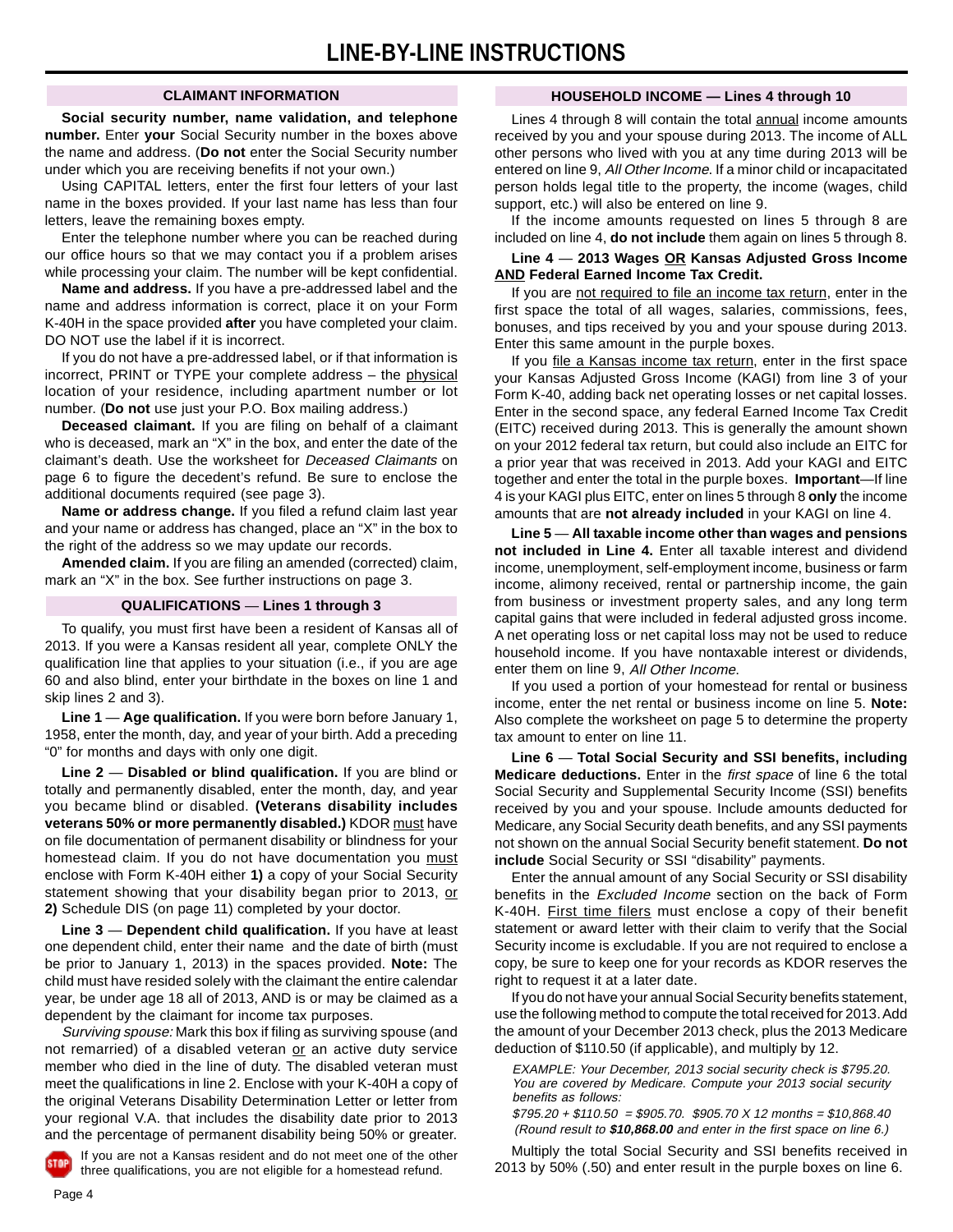**Line 7**— **Railroad Retirement benefits and all other pensions, annuities, and veterans benefits.** Enter the amounts received during 2013 from railroad retirement benefits (including Tier I— Social Security equivalent benefits) and veterans' pensions and benefits. **Do not** include veteran or railroad retirement "disability" payments. **Note:** Veterans disability includes veterans 50% or more permanently disabled and surviving spouses of deceased disabled veterans.)

Also include on line 7 the total of all other taxable and nontaxable pensions and annuities received by you or your spouse that is not already entered on line 4 or line 6, except Veterans' and Railroad Retirement "disability" payments.

**Line 8** — **TAF payments, general assistance, worker's compensation and grants and scholarships.** Enter the amounts received during 2013 in the form of: TAF (Temporary Assistance to Families); welfare or general assistance payments; worker's compensation; disability payments (**excluding** disability payments received from Social Security, SSI, Veterans and Railroad Retirement, or pensions that you entered on line 4 or line 7); and grants, scholarships, and foster grandparent payments.

**Line 9** — **All other income.** Enter the total amounts from the following list. Enclose with your claim a list showing the recipient(s), source(s), and amount(s) for the income entered on line 9.

- All income (regardless of source) received by adult individuals other than you and your spouse who lived in the homestead at any time during 2013. For those who lived with you less than 12 months, include only the income they received during the months they lived with you. Also list these individuals in the Members of Household section on the back of the claim.
- The income (child support, SSI, wages, etc.) of a minor child or incapacitated person, when that person is an owner of the homestead or is on the rental agreement.
- Any other income outlined as "household income" on page 2 that is not already entered on lines 4 through 8.

**Line 10** — **Total Household Income.** Add lines 4 through 9 and enter total. If more than \$32,900, you do not qualify for a homestead refund. **Important**––To expedite your refund, enclose a copy of pages 1 and 2 of your federal Form 1040, 1040A or 1040EZ; statements from DCF (formerly SRS) and Social Security; and other documentation for income amounts shown on lines 4 through 9.

**EXCLUDED INCOME (back of claim).** Enter in this section the total received during 2013 by all household members (including minor children) from each of the sources listed in (a) through (f).

On line (g), enter wages received by a minor child and any other income not considered "household income" as outlined on page 2. First time filers must enclose a copy of their benefit statement or award letter with their claim to verify that the Social Security income is excludable. Previous filers should keep a copy for their records as KDOR reserves the right to request it at a later date.

#### **REFUND — Lines 11 through 14**

**Line 11** — **2013 general property taxes.** Enter the total 2013 general property tax you have paid or will pay, as shown on your real estate tax statement (taxes on property valued at \$350,000 or more does not qualify). **Do not include** special assessment taxes, such as those levied for streets, sewers, or utilities; charges for services, such as sewer services; interest or late charges; or taxes on agricultural or commercial land. **Note:** The 2013 property tax is payable in two installments. The first installment is due December 20, 2013 and the second is due May 10, 2014. It is the total of both installments (whether paid or not) that is entered on line 11.

If you are filing on behalf of a claimant who died during 2013, the property tax must be prorated based on the date of death. To determine the property tax amount to enter here, use the steps for computing a decedent's refund on the next page.

**If you have delinquent property tax**, mark the box on line 11. Your homestead refund will be used to pay the delinquent tax. Note: The entire refund will be sent to your county treasurer.

#### **2013 PROPERTY TAX STATEMENT**

You are not required to send a copy of your 2013 property tax statement with your completed K-40H; however, you may be asked to provide it at a later date. **If requested, submit a copy of your 2013 statement** – **NOT a basic receipt** – to verify the property tax entered on line 11. The copy will not be returned. A property tax receipt that contains a breakdown of property tax among the general tax, special tax, fees, etc. (such as a receipt that is an exact copy of the statement) is acceptable. **Note:** The annual statement from your mortgage company and property tax receipts are NOT acceptable. If you need a copy of your property tax statement, you may request one through the office of your county clerk.

#### **MOBILE AND MANUFACTURED HOMEOWNERS**

If you own your mobile home/manufactured home, enter on line 11 the personal property taxes you paid on your home, and the general property tax paid on the land. If you own your mobile home, but rent the land or lot on which it sits, enter on line 11 the personal property tax you paid on the mobile home. You may not claim the general property tax paid on the rented property.

#### **FARM OWNERS**

If your homestead is part of a farm covered by a single property tax statement, you may use only the general property tax paid on the HOMESITE.

**OWNER'S STATEMENT (back of claim).** You **must** complete the Owner's Statement section on Form K-40H if the name on your property tax statement is followed by "et al" (and others); has two or more names on it; or does not include your name.

#### **RENTAL OR BUSINESS USE OF HOMESTEAD**

If a portion of your homestead was rented to others or used for business purposes during 2013, you may claim only the property taxes paid on the portion that was used for personal purposes. Complete the following worksheet to determine the percent of rental or business use to enter in the Owner's Statement section and the property tax amount to enter on line 11, Form K-40H. **Note:** You must also include income received from the rental or business use of your homestead on line 4 or line 5 of Form K-40H.

| <b>WORKSHEET for RENTAL or BUSINESS USE of HOME</b><br>If you filed Schedule C or C-EZ, Form 1040, complete only lines 4, 5 and 6.                                                                                       |  |  |  |  |
|--------------------------------------------------------------------------------------------------------------------------------------------------------------------------------------------------------------------------|--|--|--|--|
| 1. Total number of rooms in your homestead                                                                                                                                                                               |  |  |  |  |
| 2. Number of rooms rented or used for business                                                                                                                                                                           |  |  |  |  |
| 3. Divide line 2 by line 1. This is the percent of rental<br>or business use. Enter this percent in the Owner<br>Statement section, back of Form K-40H<br>℅                                                              |  |  |  |  |
|                                                                                                                                                                                                                          |  |  |  |  |
| 5. Multiply line 4 by line 3. (If you claimed a property<br>tax deduction on federal Schedule C or C-EZ, enter<br>the amount from that Schedule on line 5.) This is<br>the rental/business portion of the property taxes |  |  |  |  |
| 6. Subtract line 5 from line 4. This is the general<br>property tax on the nonbusiness portion of your<br>homestead. Enter result on line 11, Form K-40H                                                                 |  |  |  |  |

**Line 12** — **Amount of property tax allowed (cannot exceed**  \$700). Enter amount reported on line 11 or \$700, whichever is less.

**Line 13**— **Homestead Refund Percentage.** Your refund percentage is based on your total household income on line 10. Using the table at the bottom of page 3, find your income and enter the corresponding percentage on line 13. If the percentage is less than 100%, leave the first box blank.

**Line 14 — Homestead Refund.** Multiply line 12 by the percentage on line 13 and enter the result. If the amount is less than \$5, it will not be refunded. You will receive a refund in the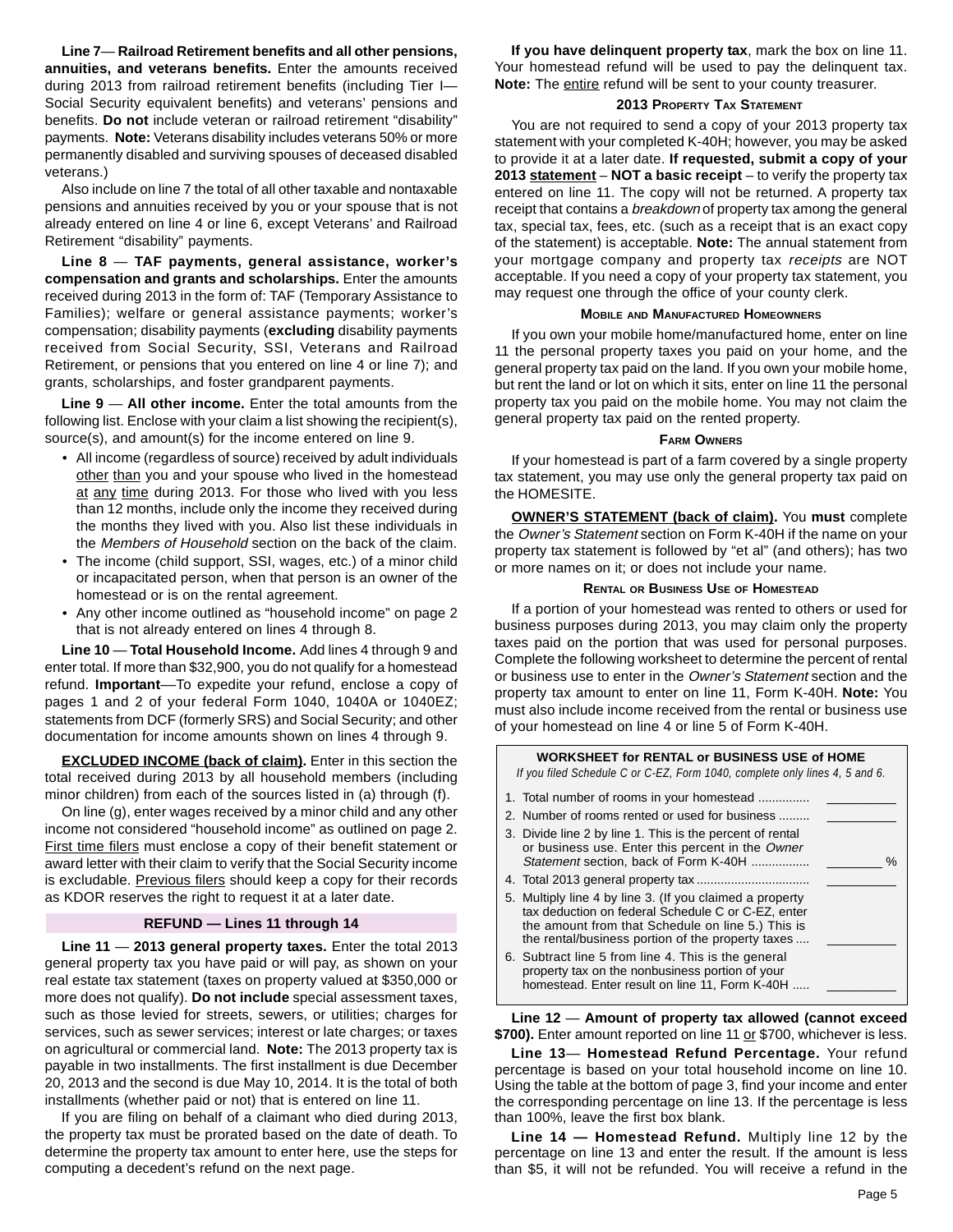amount shown on line 14 if there are no corrections made to your claim; you did not participate in the optional refund advancement program (see page 3); you have no delinquent property taxes due to your County Treasurer; and you owe no other debt to the State of Kansas (see Debtor Set-Off that follows).

#### **DEBTOR SET-OFF**

If you owe a delinquent debt to the State of Kansas (such as child support, student loan, medical bills, or income tax), your refund will be applied to that debt first and any remaining refund will be sent to you. Be advised that the set-off process will cause a delay of up to 12 weeks for any remaining refund.

#### **DECEASED CLAIMANTS**

If filing on behalf of a claimant who died during 2013, the refund amount is prorated based on the decedent's date of death. The taxes (line 11) are also prorated based on the decedent's date of death. Use the following steps to compute a refund on behalf of a decedent. See page 3 for required enclosures.

#### **REFUND COMPUTATION FOR DECEASED CLAIMANT**

**Step 1** Complete lines 1 -10 of Form K-40H or K-40PT.

- **Step 2** Compute allowable property tax paid by decedent to date of death. Using the table below, multiply the total 2013 property taxes by the applicable percentage for the month of the decedent's death. Enter result on line 11 of K-40H or K-40PT. Example: If claimant died in August 2013 and 2013 taxes were \$645, the property tax paid to date of death is 8/12ths (.667) of \$645, or \$430 (\$645 X .667 = \$430).
- **Step 3** Complete line 12 and line 13 of Form K-40H.
- **Step 4** Multiply line 12, Form K-40H by line 13 of Form K-40H, and enter the result here
- **Step 5** Enter the percentage from table below for the month of the decedent's death
- **Step 6** Multiply result from Step 4 by the percentage in Step 5 (same percentage used in Step 2 for homeowners). Enter result here \_\_\_\_\_\_\_\_\_\_ and line 14, Form K-40H.

**K-40PT:** Multiply amount on line 11 of K-40PT by 75% (.75). Multiply the result by the percentage from the following table for the month of the decedent's death. Enter this amount on line 12 of K-40PT.

| <b>MONTH</b> | PERCENT | <b>MONTH</b> | PERCENT | <b>MONTH</b> | PERCENT |
|--------------|---------|--------------|---------|--------------|---------|
| January      | .083    | Mav          | .417    | September    | .750    |
| February     | .167    | June         | .500    | October      | .833    |
| March        | .250    | July         | .583    | November     | .917    |
| April        | .333    | August       | .667    | December     | 1.000   |

#### **2014 REFUND ADVANCEMENT PROGRAM BOX**

(See additional information about this program on page 3)

By checking this box, you are requesting that KDOR electronically transfer your 2014 advancement information directly to the County Treasurer to help pay the first half of your property taxes. **If you do not check this box, you can not participate in the 2014 advancement program** – in which case none of your 2014 refund will be used to pay your 2014 property taxes.

As a participant in this program, your 2013 refund will be used to pay back the amount KDOR advanced the county for your property taxes in December 2013. If there is a refund amount left over, it will be sent to you in a check. To determine the amount of your refund check, complete the following worksheet.

| <b>REFUND ADVANCEMENT WORKSHEET</b>                                                                                                                        |                                              |  |  |  |
|------------------------------------------------------------------------------------------------------------------------------------------------------------|----------------------------------------------|--|--|--|
|                                                                                                                                                            | 1. 2013 refund from Line 14 of Form K-40H or |  |  |  |
|                                                                                                                                                            | 2. 2013 refund advancement amount from       |  |  |  |
|                                                                                                                                                            |                                              |  |  |  |
| You will receive the amount on line 3 in a check from KDOR if you<br>have no other delinguent debts due the state of Kansas (see Debtor<br>Set-Off above). |                                              |  |  |  |

If your 2013 refund (line 14, K-40H or line 12, K-40PT) is LESS than the advancement amount (line 2 of the Refund Advancement Worksheet), you should pay the difference to KDOR when you file your 2013 K-40H or K-40PT. Make your check or money order payable to the Kansas Department of Revenue. Be sure your Social Security number and tax year are indicated on your payment.

**MEMBERS OF HOUSEHOLD (back of the claim form).** All claimants must complete this section. As the claimant, enter your information on the first line. Then enter the name, date of birth, and other requested information for EACH PERSON (adults and children) who lived with you **at any time** during 2013.

If the person lived with you all year, enter "12" in the Number of months resided in household column and indicate whether their income is included as part of the Household Income reported on lines 4 through 9 of K-40H. **Note:** For a child born during 2013, enter only the number of months from the date of birth to the end of the year. For example, enter "6" for a child born July 10, 2013.

**SIGNATURE.** You, as the claimant, MUST sign the claim. If the claim was prepared by another, the preparer should also sign in the space provided, and supply a daytime phone number.

Preparer authorization box: It may be necessary for KDOR to contact you about your claim. By marking the box above the signature line, you are authorizing the director or his/her designee to discuss your claim and any enclosures with your preparer.

If the claim is being filed on behalf of a decedent, the surviving spouse or executor/executrix must sign it. See Deceased Claimants on page 3 for additional information and required enclosures.

If the claimant is incapable of signing the claim, the person authorized to sign MUST sign and enclose a copy of the appointing documentation (i.e., guardian, conservator, power of attorney).

**MAILING YOUR CLAIM.** To prevent a delay in your receiving your refund, be sure that you have a correct and complete claim. Before mailing it, please be sure you have:

- $\checkmark$  written your numbers clearly in each box;
- $\checkmark$  completed all required information and signed the claim;
- $\checkmark$  kept a complete copy of your claim for your records;
- $\checkmark$  enclosed, with Form K-40H, a copy of your Social Security disability award letter or Schedule DIS completed by your physician indicating date the disability began (disabled or blind claimants);
- $\checkmark$  placed all forms **loosely** in the envelope. **DO NOT staple, tape or use any type of fastening device** on documents you send us.

**AFTER YOU FILE.** Keep a copy of your claim and all supporting documents. If you have a problem later and need to contact KDOR, it will save time if you have a copy of your claim with you. Keep copies of all documents for at least four years.

#### **PROCESSING REFUND CLAIMS**

Normal processing time for an error-free and complete paperfiled homestead refund claim is 20 to 24 weeks. Claims requiring correspondence will take longer.

If you have a refund due on the K-40H (or K-40PT) **and** K-40 forms, wait until both returns are processed before expecting a refund check. Your refund(s) are subject to debtor set-off for other delinquent debts owed to the State of Kansas or County Treasurer.

Information for checking the status of your refund can be found on the back cover of this booklet.

#### **CORRESPONDENCE FROM KDOR**

Should you receive a letter from KDOR about your claim, please respond to it immediately. Processing time necessary for a typical refund claim starts the day the missing information is received by the department. If you have questions about the letter or wish to discuss your claim in person, contact our Taxpayer Assistance Center at 785-368-8222.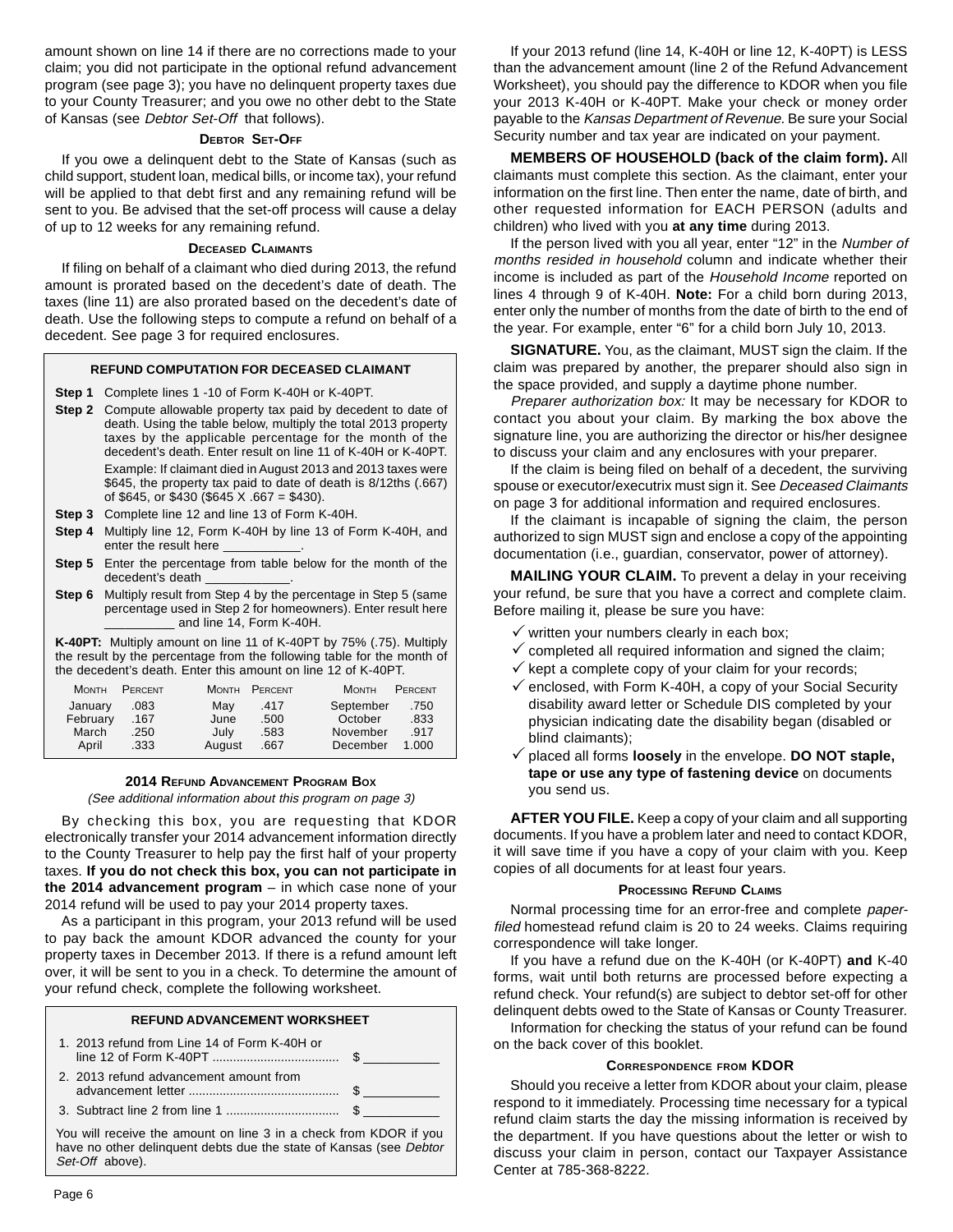### **FORM K-40PT LINE-BY-LINE INSTRUCTIONS**

*I***f you filed a Form K-40H for 2013, you cannot claim this refund.** 

#### **NAME AND ADDRESS**

Use the instructions for Form K-40H on page 4 to complete the personal information at the top of Form K-40PT.

#### **QUALIFICATIONS**

**Lines 1 through 3:** You must have been 65 years of age or older, a **resident** of Kansas **all of 2013** and a **home owner during 2013**. If you meet these qualifications, enter your date of birth on line 3.

#### **HOUSEHOLD INCOME**

Enter on lines 4 through 10 the annual income amounts received by you and your spouse during 2013. Enter on line 9 the income of ALL other persons who lived with you at any time during 2013.

**Lines 4 and 5:** Use the instructions for lines 4 and 5 of Form K-40H that begin on page 4 to complete lines 4 and 5 of Form K-40PT.

Line 6: Enter the total Social Security and Supplemental Security Income (SSI) benefits received by you and your spouse. Include amounts deducted for Medicare, any Social Security death benefits, and any SSI payments not shown on the annual benefit statement. **Do not include Social Security or SSI "disability" payments.** (Note: Social Security Disability or SSI payments become regular Social Security payments when a recipient reaches age 65. These Social Security Disability payments, that were once Social Security Disability or SSI payments, are NOT included in household income.) Enter the annual amount of any Social Security **disability** benefits and Social Security payments of a person who has reached age 65 who had previously been receiving Social Security Disability payments, in the Excluded Income section on the back of Form K-40PT and enclose a benefit statement or award letter with your claim.

If you do not have your statement of Social Security benefits, use the method given for line 6 of Form K-40H to compute your total received in 2013. Instructions are on page 4.

**Lines 7 through 9:** Use the instructions for lines 7 through 9 of Form K-40H on page 5 to complete these lines on Form K-40PT.

Line 10: Add lines 4 through 9 and enter the result. If line 10 is more than \$18,600, you **do not qualify** for a refund.

#### **REFUND**

**Line 11:** Enter the total 2013 general property tax you paid as shown on your real estate tax statement. Enter only **timely paid** tax amounts. For a list of items that you **cannot include** see the instructions for line 11 of Form K-40H on page 5.

If you are filing on behalf of a claimant who died during 2013, the property tax must be prorated based on the date of death. To determine the property tax amount to enter here, follow the instructions for decedents on page 6.

**Line 12:** Multiply the amount on line 11 by 75% (.75). This is the amount of your property tax refund.

#### **EXCLUDED INCOME**

Line 13: To speed the processing of your refund, list in items (a) through (g) all other income that you **did not include** on line 10. For more information on what to include, see Excluded Income on page 5.

**Line 14:** List all persons who resided in your household at any time during 2013. Complete all requested information for each person. If more space is needed, enclose a separate sheet.

#### **SIGNATURE**

You, as the claimant, **MUST sign the claim**. See the instructions for Signature on page 6.